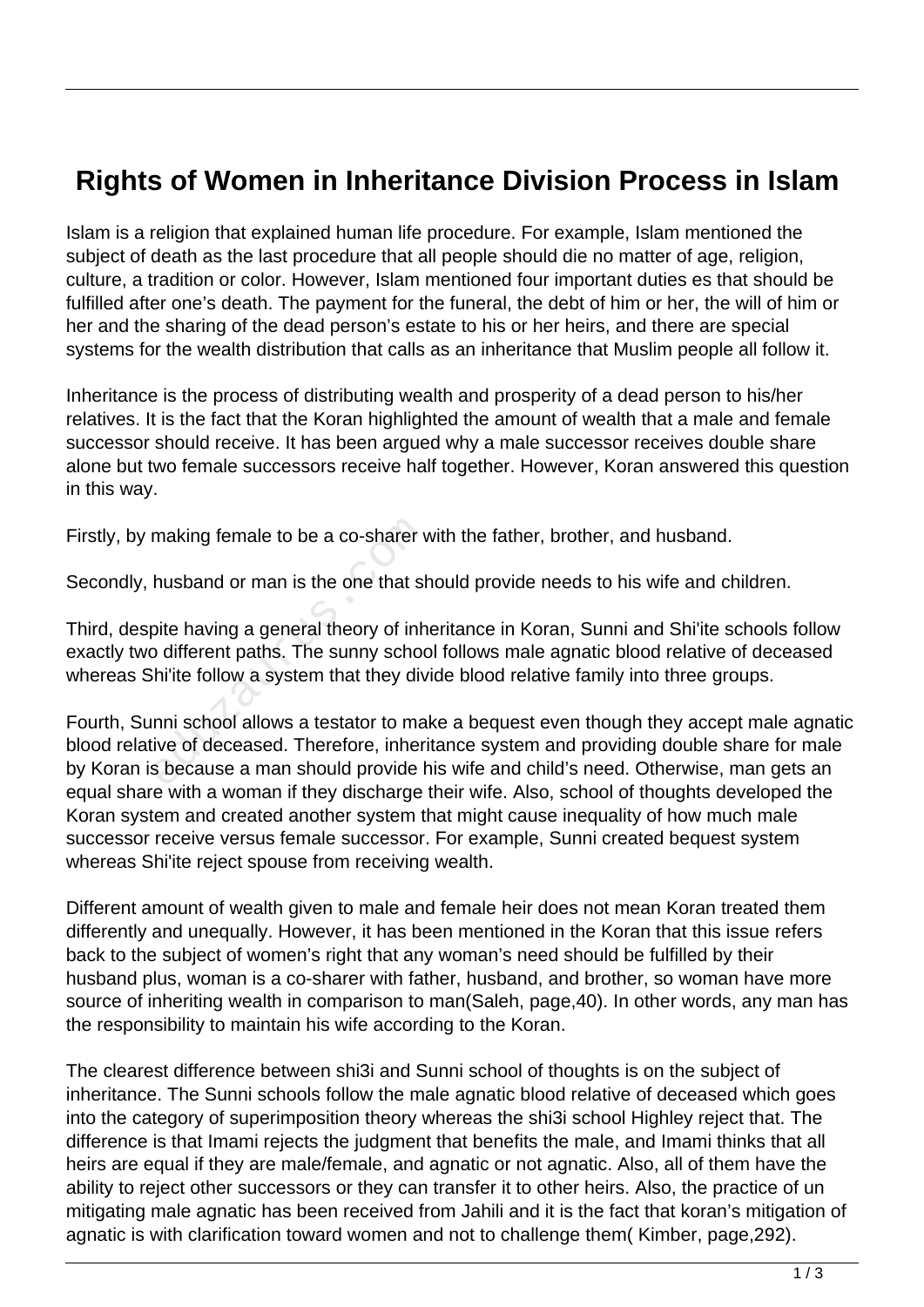As we mentioned above Sunni follows male agnatic blood relative of deceased. However, in case, if a family died and they only left one daughter, she will receive half of the wealth and the other half will immediately go to a cousin. Harsher than that, if that daughter got married and have a small child, she will be excluded from receiving the wealth. ( Anderson, page,850) this rule is accepted in history in the time of tribal societies and families, but now it is hard to be accepted, but it can be said that Sunni support tribal system of society. Even though Sunni school made this role, they have another rule that they give the right to testator to make a bequest to the heir and not an heir in their own will. However, the shi'3i laws of inheritance are different than Sunni and it follows a different path.

According to Aderson in the Recent Reforms in the Islamic Law of Inheritance, "they divided all blood relatives into three classes-the first consisting of children and grandchildren together with the father and mother, the second of brothers and sisters and their children together with grandparents and great-grandparents, and the third of uncles and aunts and their children, followed by great uncles and aunts and their children-and provided that any member of class one would exclude all claimants in a lower class, and any member of class two would be preferred to any claimant in class three"(Page, 851).

This basically means that the shi3i system gives the first handed opportunity to the family, and they did not mention the tribal family. However, they only permit tribal relative to receive the wealth in absence of one of the heirs. It can be said that this system is harsh as well because the immediate family will exclude their relative of the third class. therefore, the main distinction between the Sunni and shi3i system of inheritance is that Shi'is rejected to appreciate the quranic role that gives the right to the spouse to receive an inheritance, they excluded the spouse and close relative members (Anderson, page,851) ally means that the shi3i system g<br>ot mention the tribal family. Howev<br>bbsence of one of the heirs. It can<br>iate family will exclude their relativ<br>ne Sunni and shi3i system of inher<br>e that gives the right to the spouse<br>d cl

Sunni bequest system goes against inheritance system that means individual will versus god will. Koran has complete inheritance system but Sunni created bequest as well, these two systems like inheritance and bequest are not two different systems. inheritance system that comes from the Koran is a god's will and Muslim should follow it where a bequest is individual's last will. In a bequest system, it is the right of the testator to leave anything for anyone he or she wants, but there will be a small reminder of God's requirement. However, in inheritance system, the testator should follow a detailed requirement according to Koran. from this point, god's device perception is prior than individual's will, so it is not necessary for the testator to make a bequest. (Powers, page286)

The fact that the male gets a double share and two female gets half, meaning each of them to get a quarter does not mean that man is superior to women. This basically means that men should spend their money on providing their wife and child's need according to Koran and this never lead to the subject of women's subordination or inferiority(Shah, page,896) also, men do not always get the double share automatically and there are situations that they might get equal amount with women. According to Shah, in the article of Women's Human Rights in the Koran: An Interpretive Approach, " if men do not discharge their economic responsibility, or if women contribute equally to family income, then women must get an equal share in inheritance"(Shah, page,896) also, there are many other cases that male is not directly receive double amount, or they are the subject of proportional distribution when "a woman dies leaving no children or grandchildren. Her only survivors are her husband and her full sister. Her estate is distributed so that her husband gets one-half and her sister gets another half. This illustrates a situation where both male and female get equal shares. In another example, a woman dies leaving her